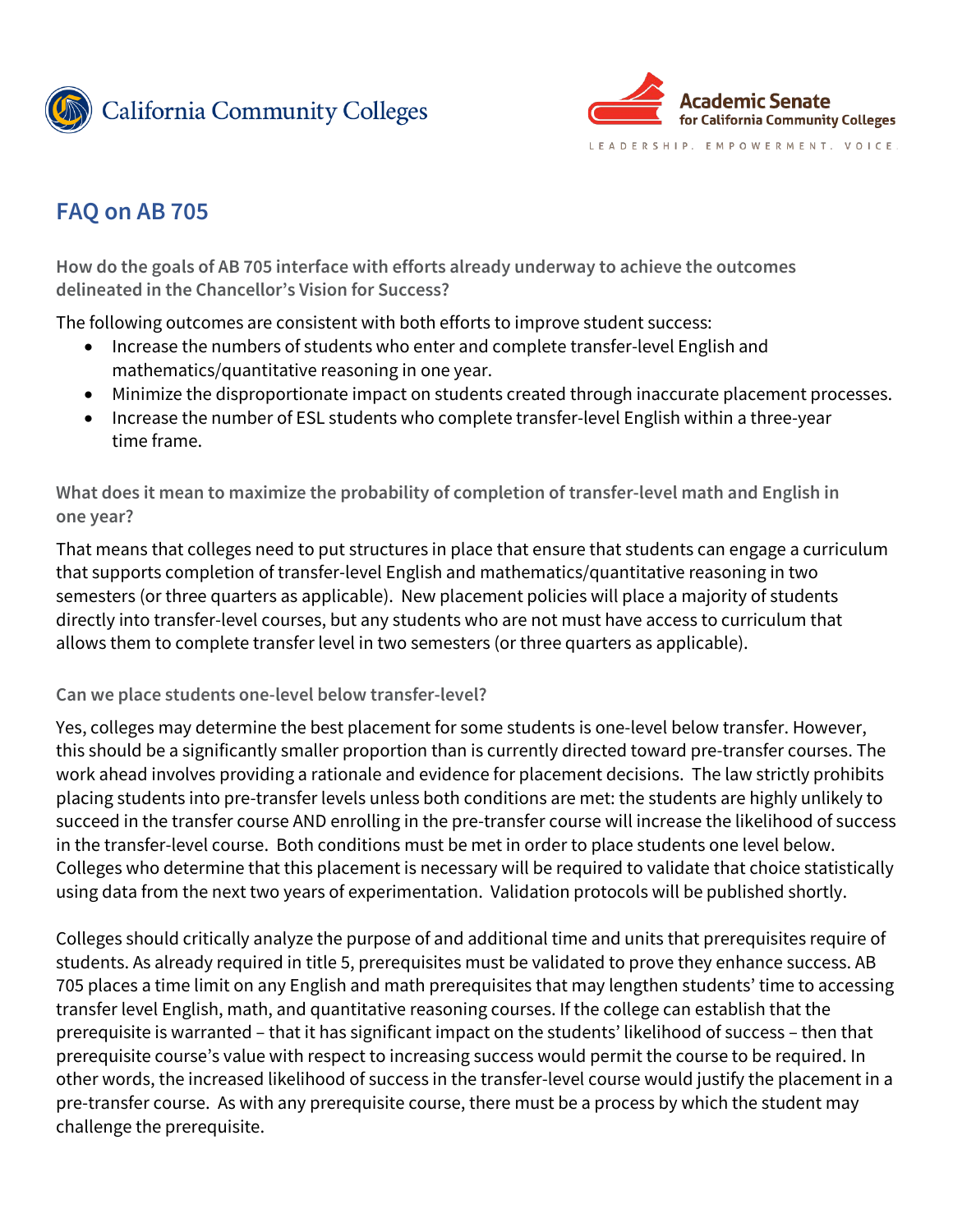AB 705 is an opportunity to rethink the ways that students can be most successful. Colleges should locally evaluate their current placement practices, examine the default placement rules, conduct research, and design protocols that maximize student success. Maintaining the status quo will not meet the requirements of the law or the needs of students.

## **Can we and should we keep offering courses below transfer-level?**

Colleges can continue to offer courses below transfer. These courses may be part of plans to serve various aspects of the college community. However, colleges cannot require students to enroll unless the students are highly unlikely to succeed in the transfer course AND enrolling in the pre-transfer course will increase the likelihood of success in the transfer-level course. Both conditions must be met in order to place students one level below. That is the reason that many more students are likely to be directly placed into transfer-level English and mathematics/quantitative reasoning under AB 705. As with all course offerings from a college, institutions should evaluate the intention and value of curricular offerings as aligned with their mission and community needs.

## **What is the purpose of the default placement rules delineated in the July 11[, 2018 memo regarding](https://asccc.org/sites/default/files/AA%2018-40%20AB%20705%20Implementation%20Memorandum_.pdf) Assembly Bill (AB) [705 Implementation?](https://asccc.org/sites/default/files/AA%2018-40%20AB%20705%20Implementation%20Memorandum_.pdf)**

The default placement rules provide colleges with a prescribed statistical approach to comply with AB 705. A college may implement an alternative placement approach that results in a greater likelihood of completing transfer-level course work than the default rules. If the default placement rules are not employed, local practices must be evaluated and must employ multiple measures and disjunctive placement models that include high school transcript data, as appropriate.

**Can colleges develop and adopt their own placement rules that place students into pre-transfer-level coursework?**

Yes, colleges can develop and adopt their own placement rules that place students into pre-transfer-level coursework**,** but colleges must show success equal or surpassing direct placement into a transfer-level course within the 2-year data collection period. Students may be placed into such courses if it can be demonstrated that those students are highly unlikely to succeed in transfer-level if placed there directly.

**If the default placement rules are implemented, does the college have to validate the effectiveness of its recommended placement?**

No, not for the purposes of compliance with just AB 705. However, as a matter of good practice, colleges should periodically evaluate the effectiveness of their placement recommendations to students. Assuring the effectiveness of both placement policies and curricula is an ongoing effort. All colleges are expected to report the outcomes of their choices to the Chancellor's Office whether the default placement rules are implemented or some other design is developed.

**What is the purpose of the default placement rules where success for the lowest node is so low?**

The default placement rules offer a scheme for placing students into courses based on high school grade point average (GPA). Consistent with ensuring student access to transfer-level coursework, it indicates placement into transfer-level coursework even when the chances of success are less than 30% because the throughput is expected to be greater than placing the student in pre-transfer level work based on the MMAP study of state-level data. Because the success rate numbers for the lowest node are low, colleges should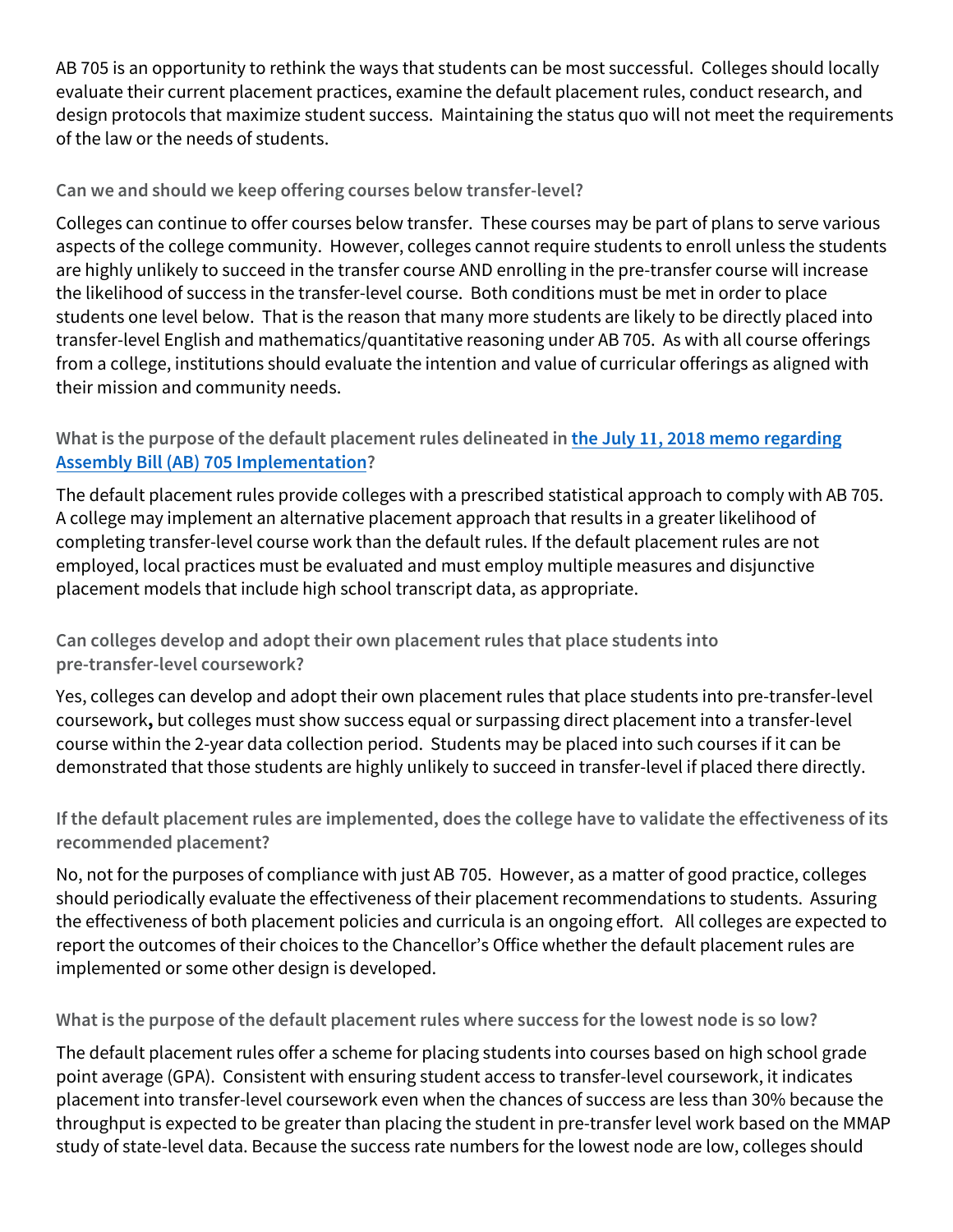evaluate if there may be better curricular, co-curricular, and non-curricular innovations that would better serve students in order to improve throughput to transfer-level completion.

The BSTEM (business, science, technology, engineering, and math) table presumes student completion of Intermediate Algebra/Algebra 2, an equivalent such as Integrated Math III, or a higher course in high school.

**If we choose not to use the default placement rules, and we create new developmental courses, do we have two years to collect data to show that our placement rules and courses meet or exceed the results from the default placement rules?**

Yes, colleges that choose not to adopt the default placement rules may create new placement and curricular structures intended to maximize student completion; however, they should not be required for students unless the college can demonstrate that they would be highly unlikely to succeed AND enrolling in the pre-transfer course will increase the likelihood of success in the transfer course. During the two-year data collection period, colleges will study placement and curriculum protocols in order to demonstrate whether or not those policies meet or exceed the throughput rates compared to direct placement. When validating, each "node" based on high school performance will need to be compared and validated. Validation protocols will be forthcoming.

**When collecting local data to compare to the default placement rules, what is the aggregate success rate that we should compare to?**

Colleges are not aggregating course success rates for their validation. Instead, they are working to improve throughput rates, which are represented in the guidance memo charts by high school performance "nodes." The intent of the legislation is to maximize "throughput" to transfer-level courses, so colleges need to use the MMAP charts to demonstrate within two years that their local practices meet or exceed the throughput rates for students within each node, or simply adopt the default placement rules in order to validate local decision-making.

### **Can we require students to take corequisite courses?**

Yes, co-requisite requirements are already allowed, and the Programs and Course Approval Handbook already addresses the conditions under which they can be required. Essentially, a co-requisite puts a limitation on enrollment, and so within the two-year validation period, colleges will need to demonstrate that the required co-requisite improved the likelihood of success in the transfer-level course. The memo makes recommendations because it is a guidance communication, not regulatory language. Colleges may require co-requisites to transfer-level English or mathematics/quantitative reasoning courses. As with any corequisite course, there must be a process by which the student may challenge the corequisite.

Colleges should critically analyze the purpose of and additional time and units that corequisites require of students. As already required in Title 5, corequisites must be validated to prove they enhance success. AB 705 cautions that excessive unit requirements are a barrier to success but also reinforces co-requisites as a supportable method of accelerating skills development. As with any corequisite course, there must be a process by which the student may challenge the corequisite.

**Why does the guidance memo from July 11, 2018 reference concurrent support as "recommended" or "strongly recommended" and not "required" if colleges can require it for students?**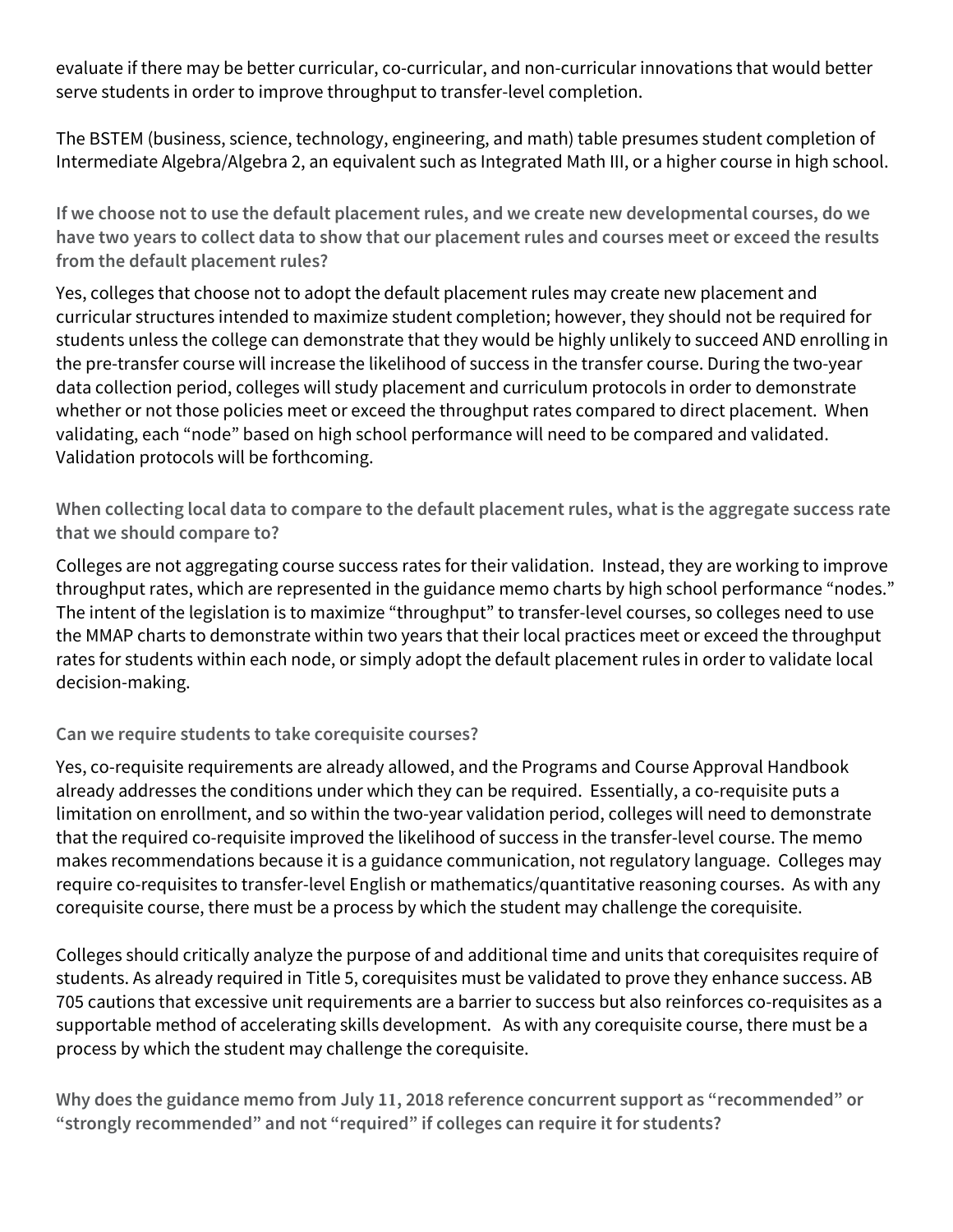The memo urges colleges to consider the inclusion of concurrent support for students within specific bands with specific background indicators based on high school performance. The recommendation language was directed at the colleges, not at students.

## **Can a college require a noncredit support course?**

Yes, colleges may require a noncredit support course or other innovation within noncredit. This support should be evaluated and, if required, is considered part of the two semesters or three quarters allotted for completion of the transfer-level course. It is also important to evaluate the number of hours the student is expected to complete per week in the noncredit support course and if that time places an undue burden on the student.

**Can colleges continue to offer existing curricular sequences and placement practices and study them for the next two years?** 

No. AB 705 requires that all of the California community colleges adhere to the principles of the law. By the fall of 2019, colleges must re-engineer their local assessment practices to utilize high school performance as the primary vehicle for placement recommendations and discontinue the use of standardized placement tests. The Board of Governors must approve placement instruments, and they have not approved any for English or for math; however, they may for ESL. Colleges must also follow the two central conditions of the legislation:

- 1. Students cannot be placed into pre-transfer courses unless the college can demonstrate that they are highly unlikely to succeed in them
- 2. Enrollment in a pre-transfer course must improve the students' likelihood of success in the transfer course.

When comparing the likelihood of success, colleges are encouraged to look at the differences between pretransfer requirements and throughput and direct placement into the transfer course. Unless colleges adopt the default placement rules, they will need to validate local practices and demonstrate that they meet the standards of the law described above.

### **How is "highly unlikely to succeed" defined?**

While this phrase is not defined in statute or the memo, an analysis of the stated intent of the legislation and of the approach used to determine the default placement rules suggests that compliance would be achieved if the student's chances of success are higher when he or she is placed into pre-transfer coursework or transfer-level work with support as compared to his or her chances of success with direct placement into a transfer-level course. It should be noted that the placement must not result in the student being required to spend more than two semesters or three quarters to complete the transfer-level work.

## **Does AB705 only apply to transfer student?**

No, AB 705 is applicable to all students who are seeking to complete a degree. While all students need a transfer level English composition course for degree completion, math requirements vary. Placement in math should align with the student's educational goal. If a student declares a major or goal that requires transfer-level math or quantitative reasoning, then the student should be placed in the correct math and at the correct level. If a student declares a major or goal that includes a local degree or certificate, then the student should be placed in the math or quantitative reasoning that matches the student's goal.